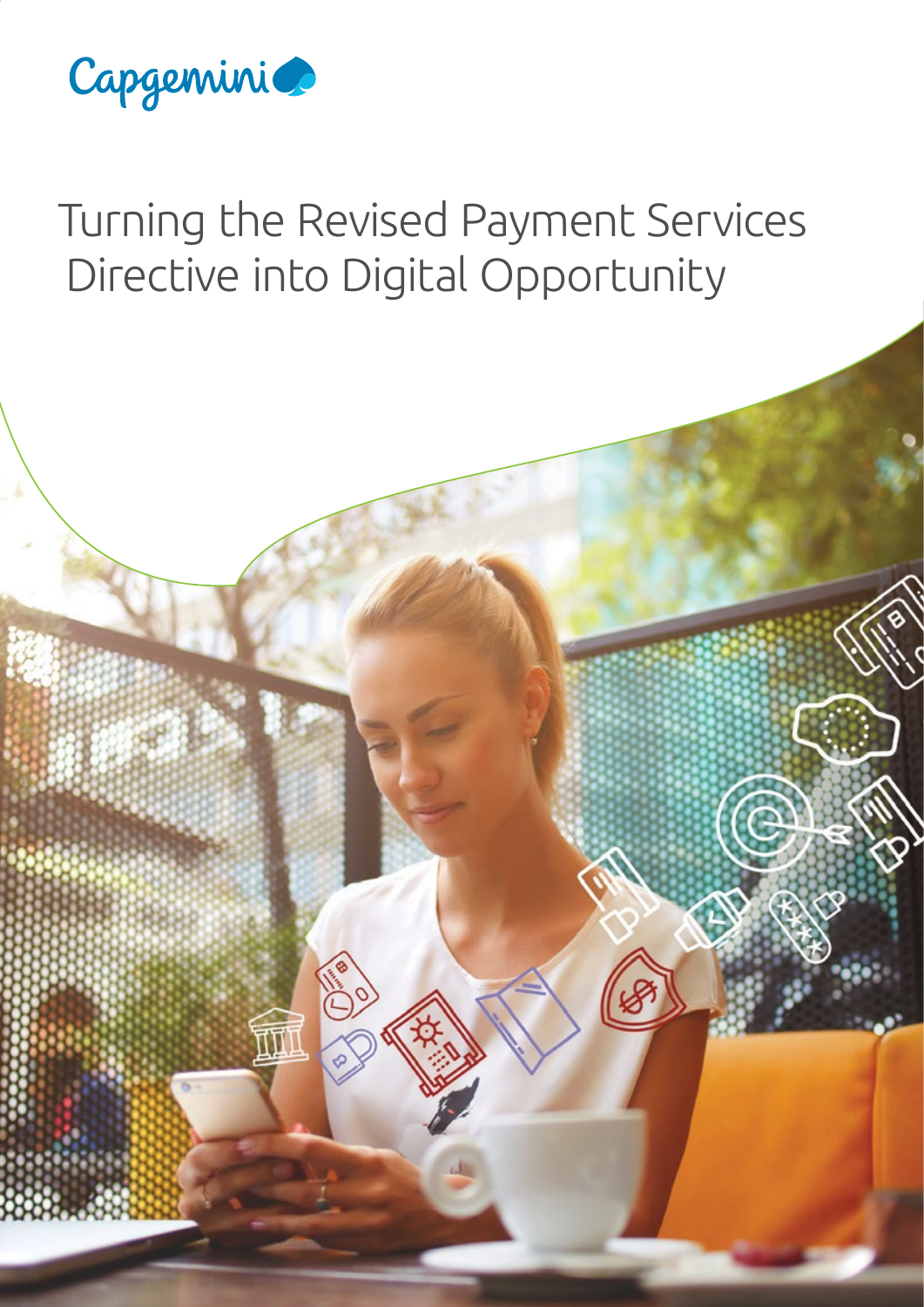# **Contents**

| 1. Introduction                       |  |
|---------------------------------------|--|
| 2. The Business Risk PSD2 Presents    |  |
| 3. The Opportunity for Value Creation |  |
| 4. Making it Happen                   |  |





∏<br>ह

EORNAL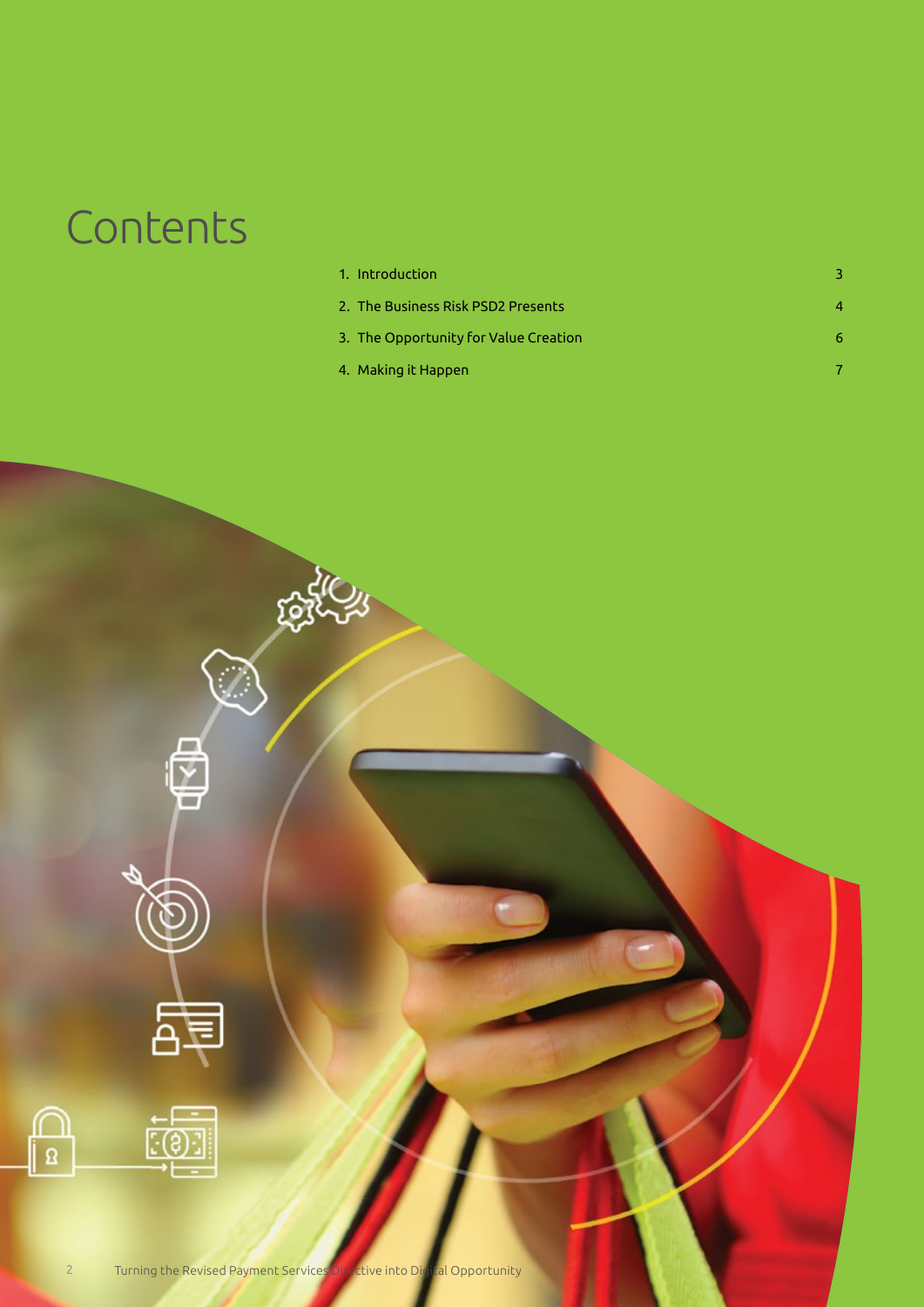## 1. Introduction

The European Commission's most recent steps toward creating an open payments market across the European Union are rippling through the banking industry. The Directive on Payment Services (PSD1), which went into effect in 2009, provided the legal foundation for the creation of an EU-wide single market for payments. In October 2015, the Directive on Payment Services was revised by the European parliament. The revised Directive on Payment Services (PSD2) is the latest in a series of legislation by the EU to enable modern, efficient, and inexpensive payment services and to enhance protection for European consumers and businesses. Building on the foundation laid in PSD1, the new rules are intended to better protect consumers when they make payments, and promote the development and use of innovative online and mobile payment capabilities.

PSD2 came into force on January 13, 2018 and by Q3 2019, banks will have to most likely comply with the regulatory technical standards by European Banking Authority (EBA RTS). For those banks already progressing in their digital transformation, this is a reasonable timeframe to incorporate the necessary technology and business change. For those that have yet to embrace digital, key components of a digital infrastructure are needed and time is short.





### The Main Impacts of PSD2

PSD2 has numerous new requirements, some impacting banks more than others, depending on the specific institution's service portfolio and strategy. Three with the most significant impact include:



• **Strong authentication and secure communication:** Strong Customer Authentication (SCA) is required in three situations: online access to the payment account, initiation of electronic payment transactions, or actions carried out via a remote channel that may imply a risk of fraud or other abuse. Exemptions might be considered based on the amount and/or recurrence of the transaction, the level of risk involved in the service provided and the channel used for executing the transaction. SCA is a two-factor authentication that requires independency and dynamic linking.



• **Third party provider regulation:** PSD2 extends the definition of Payment Institution by introducing new types of Payment Services Providers (PSPs). Credit institutions and electronic money institutions are considered Account Servicing Payment Service Providers (ASPSPs) that provide and maintain payment accounts. Third-party providers (TPP) that are also considered payment-services providers under the regulation include Payment Initiation Service Providers (PISPs) and Account Information Service Providers (AISPs) that act as aggregators of customer payment accounts information. PSD2 brings AISPs and PISPs in the scope of regulated entities.



• **Access to payment account (XS2A):** Under PSD2 all registered PISPs and AISPs and all licensed PSPs are to have access to payment accounts held at ASPSPs under explicit consent of the client. ASPSP must share all data enabling the AISP or PISP to perform the service requested by the client. PISP/AISP may not use, access or store any data for other purposes than provision of the requested service.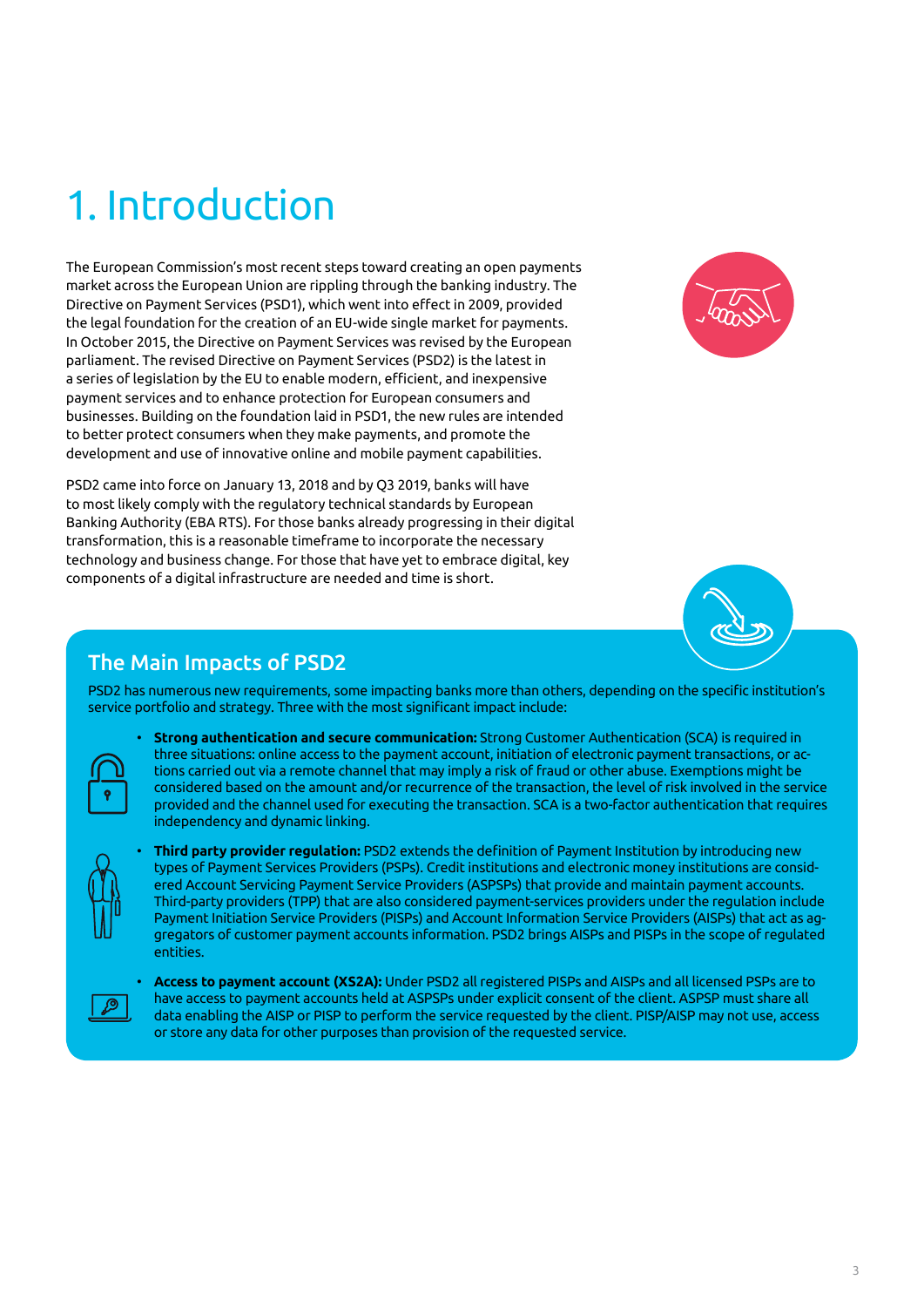## 2. The Business Risk PSD2 Presents

**"Business APIs–the digital embodiment of key business capabilities–are central to strong API strategy. They prepare an organization to respond to any disruption. More importantly, they allow an organization to cause disruption of its own through innovative business models and new products and services for new ecosystems. European banks can take a strategic approach to PSD2."**

*Source: Forrester Research: "APIs Turn Disruptions Into Business Opportunities", Randy Heffner, January 5, 2016.*

A main difference between PSD2 and PSD lies in the new requirements to provide third parties with 'access to the account' (see sidebar "The Main Impacts of PSD2). With PSD2 implementation, third parties can obtain access to customer accounts for account information and payment initiation services provided the consumer provides consent. This poses a security concern for banks to ensure that account access is controlled and authorized. It also poses a liability concern that, if something goes wrong in the customer's service from the third party, the consumer may hold the bank liable. While these are important considerations perhaps the biggest business risk for banks is disintermediation.

Allowing third parties to access a customer account enables them to come between the bank and its customer, and strain the bank's customer relationship. It also lowers the barriers to entry for third parties with new ideas for value-added services. Today, third parties with innovative ideas are often unable to execute because they don't have captive customers and banks are not willing to or even allowed to provide access to account information. PSD2 makes it easier for third parties to provide value-added services and grow viable businesses as banks will be required to provide access to customer data with permission.



#### Figure 1: How payments model will change (cards-based example)

#### Figure 2: New possibilities for account access



1 The Telegraph, March 26, 2017 "[This year 525 banks will shut: will yours disappear?](http://www.telegraph.co.uk/personal-banking/savings/year-525-banks-will-shut-will-disappear/)"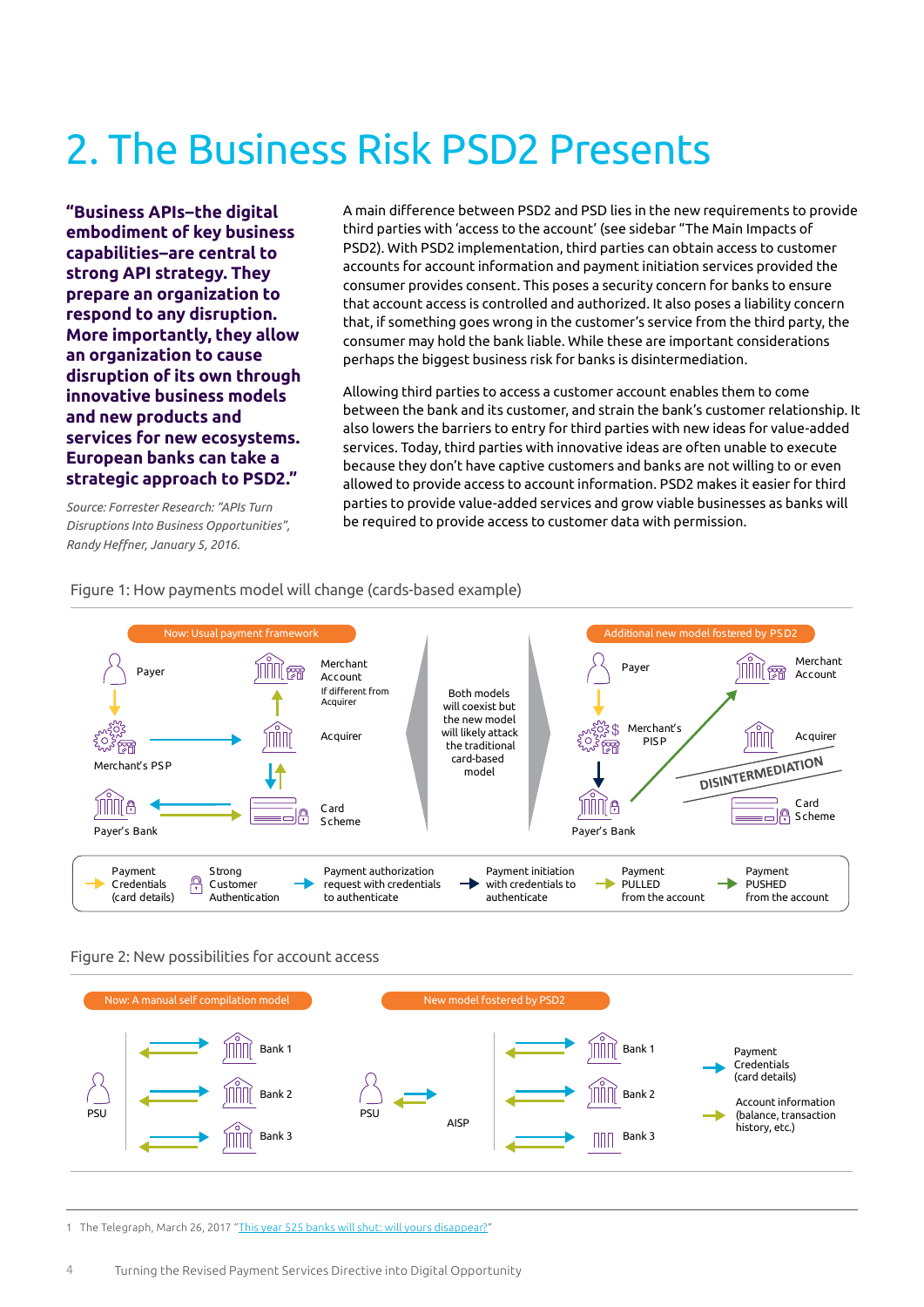For example, expectations are that it will be possible for an account information service provider (AISP) to give a customer a consolidated view of his entire financial relationship across multiple banks. The AISP can then provide valueadded offers such as alerting the customer that a credit card he is holding is not as well-suited as another available, and it can document the savings potential from switching based on the customer's own personal spending habits. Through such services AISPs become the value-added face to the customer and the banks risk losing the customer's loyalty and "stickiness".

PSD2 has an impact on every part of the payment value chain, with a particularly high impact on areas with high innovation potential such as Acquiring & Reporting (Refer to Figure 3).

#### Figure 3: Impact of PSD2 across the payments value chain





The disintermediation risk for banks is real. It is well underway in other industries such as energy and utilities and telecom. The energy industry value chain has constantly evolved under pressure from technological progress and regulation, especially the global deregulation drive of the past 20 years or so. In the process, the energy value chain has separated, creating distinct business propositions in each segment. Companies can still operate in all segments, but vertically integrated monopolies have become less common. Network and service provisioning are separated, and specialist players have emerged to cater to specific needs within the value chain (generation, wholesale, distribution, retail, aggregation). A similar value-chain split has occurred in telecom with network infrastructure separating from content delivery and the emergence of new entrants offering over-the-top services and Internet content services.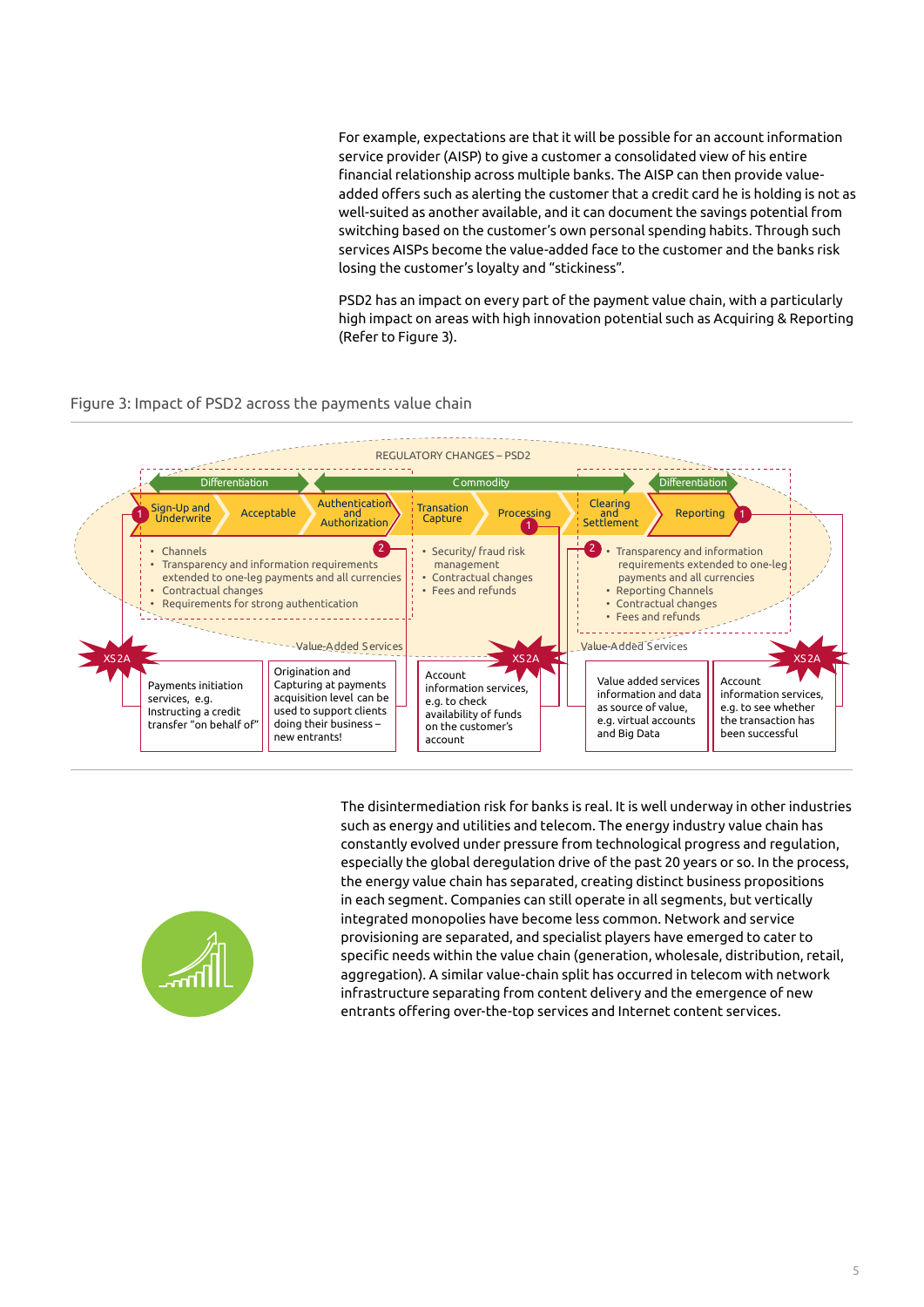## 3. The Opportunity for Value Creation



To succeed in post-PSD2 era and remain relevant into the future, banks should look at PSD2 compliance as not only a requirement, but as an opportunity for value creation. Banks' strategic options are plentiful if they think more broadly than just complying with PSD2. Through different collaboration models, banks can offer advanced payment and account information services, expand to services in other areas of banking and explicitly expand their service portfolio beyond traditional banking – all of which can lead to differentiation and new sources of revenue.

#### Figure 4: Value Creation Opportunities



**"PSD2 holds the potential to reshape financial and payment value chains and reduce the influence of incumbent financial institutions that strive to only comply with the regulation. We believe CIOs in the EU that move quickly and aggressively can turn PSD2 into an opportunity to accelerate open banking and digital transformation. The way to do this is to use platforms to enable new business models, operating models and ecosystems."**

*Gartner Inc.: "Use PSD2 to Accelerate Open Banking", Kristin R. Moyer, Christophe Uzureau, Alistair Newton, 19 February, 2016*

Consider one bank that has the foundation of the digital infrastructure for collaborative business models already in place. The bank created an application programming interface (API) with an online travel service that books a high volume of international travel. Through this API the travel service can offer its customers the opportunity to purchase foreign currency from the bank at the time they are booking international travel. It is a new business model for the bank that opens up a new revenue stream at very low sales and distribution cost. By opening one "door" (the API) to a collaboration partner, the bank is accessing that partner's entire customer population as potential customers.

APIs are the recommended technical means by which banks provide account access to third parties as part of PSD2 compliance. Strategically, they are the mechanism to support new forms of collaboration with a whole ecosystem of business partners. In this context, the approach to building APIs is critical. The collaboration between the bank and travel service was the result of the bank thinking holistically about its strategy. The bank was originally approached by a commercial customer wanting it to provide them with an API for downstream payment processing. Rather than creating a single solution for this important customer, the bank thought more broadly about its API platform.

The IT organization worked through a process with the business to define the types of APIs to host and the potential business models they would support. Through this approach the bank solved the problem for its initial customer and laid the foundation to be able to offer the travel service an innovative new currency-exchange service. Encouraged by its initial success, the bank is now looking at launching approximately 1000 open APIs over the next few years.

Similarly, a French bank built one app in a year with a closed API approach. It then moved to an open API approach, monetizing the platform to let third party build new apps (80+ new apps in two years) signaling the power of open innovation.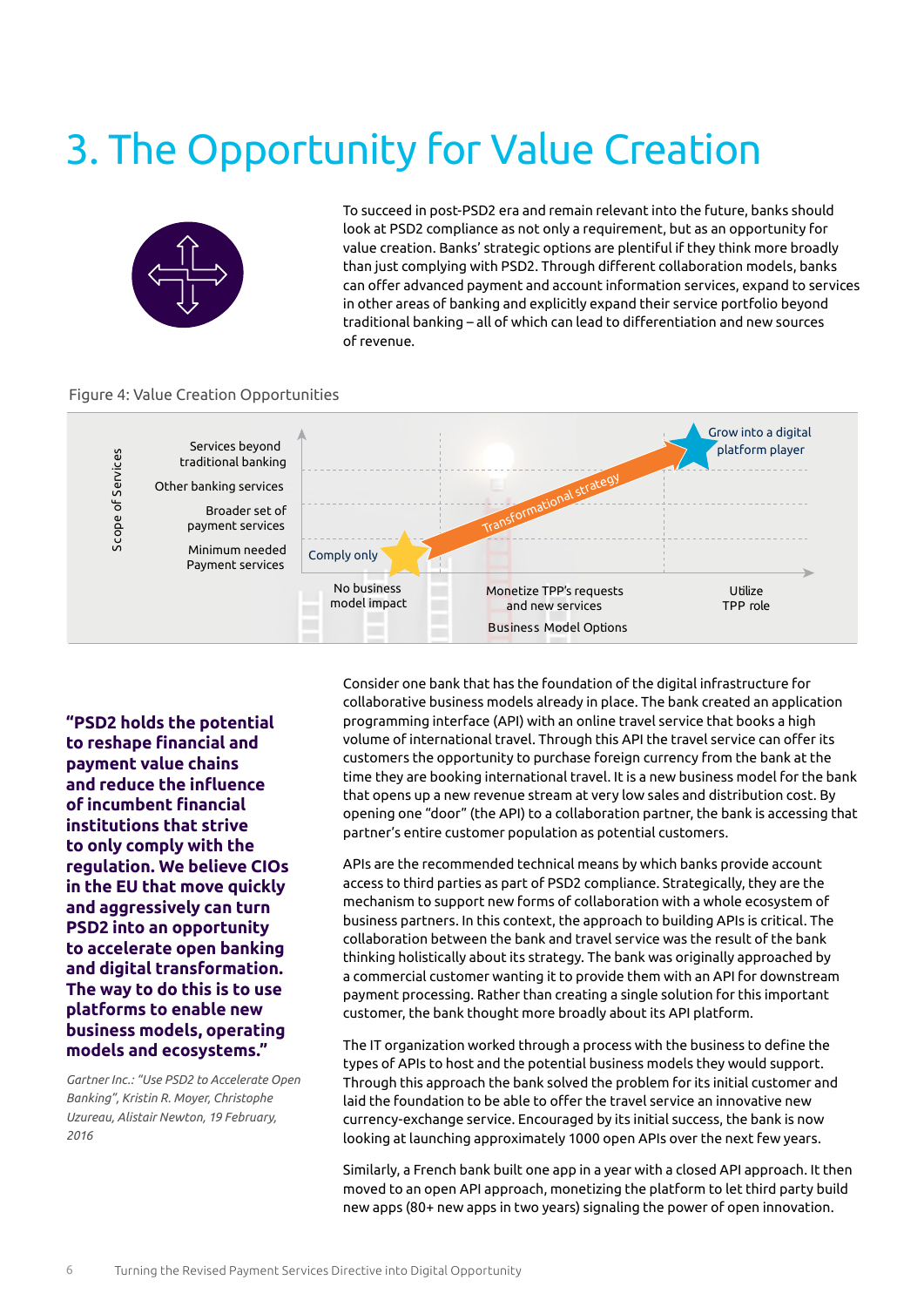## 4. Making it Happen

An open API platform strategy builds on the banks' core strengths of trust and brand recognition and customer information assets. It also allows the bank to build on the strengths of non-bank innovators that are often more agile and fastpaced in innovation.

Banks have the opportunity to turn a PSD2 regulatory-compliance investment into business differentiation. To follow this path, consider the following three recommendations.

Capitalizing on regulatory momentum to get digital transformation moving. For European banks, PSD2 compliance is a requirement. APIs are the path to provide account access and payment initiation. The regulation serves as the momentum for banks to move out of digital inertia, align stakeholders and embrace digital transformation through a structured approach.

Taking three immediate actions. There are many business and technical components to driving benefits from PSD2. Consider immediate actions in these three areas:

- Build the business alignment and strategy to anticipate opportunities and threats and to define new positioning.
- Assess current Open API program capability and determine how to execute in the timeframes required.
- Construct an ecosystem of partners, FinTechs and developers that can help the bank evolve new business models around the Open API program.

Determining ways to accelerate the process. Across the actions required, there are mechanisms available in the market to accelerate the implementation program. For example, consider: following a service provider's proven approach to bring stakeholder alignment and define new positioning; leveraging pre-defined solutions to implement an open API platform; and collaborating with existing Innovation Hubs to access a rich eco-system of partners and FinTechs.

### PSD2 Six-Step Checklist

- 1. Prepare by forming your dream team
- 2. Interpret the PSD2 text
- 3. Analyze the requirements to build a plan
- 4. Define your solution which will include multiple parallel activities
- 5. Implement, test and communicate
- 6. Align to the market

Click here for a more detailed checklist